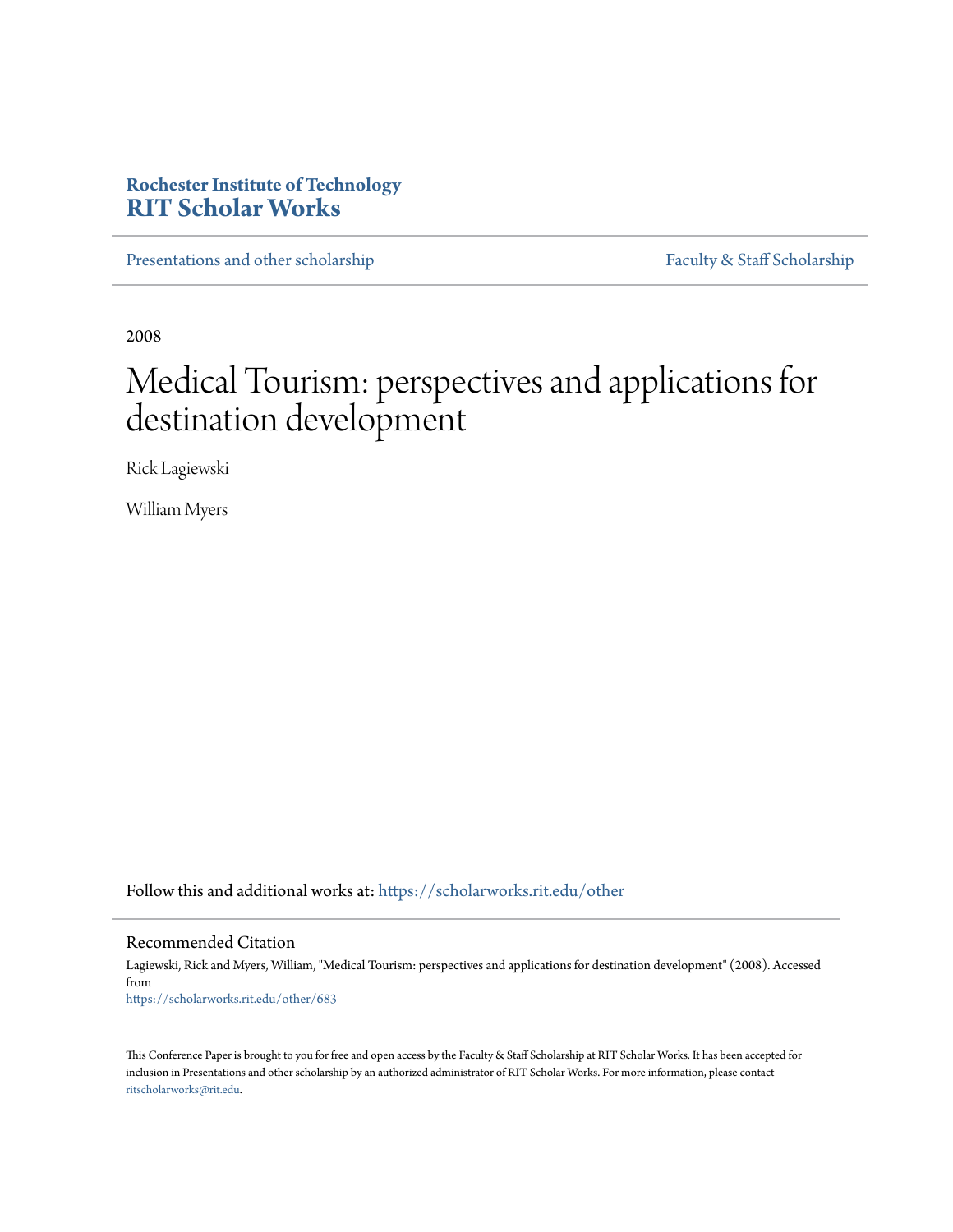Medical Tourism: perspectives and applications for destination development

Richard "Rick" M. Lagiewski Rochester Institute of Technology Rochester, New York USA rxlisr@rit.edu William Myers American College of Management & Technology Dubrovnik, Croatia Bill@acmt.hr

#### **Abstract**

 This paper explores the issues surrounding the emergence of medical tourism as a distinct subject area in the growth of global tourism. The discussion is framed around examples from both the supply side and demand side concerning markets in North America, Europe, Asia and the Middle East. Specific market characteristics associated with these settings are presented along with special emphasis on the drivers and challenges to growth. Attention is placed on the experience and service side of the medical tourism purchase as a form of destination diversification. The role of the medical tourism operator in the service experience is explored.

Medical, tourism, destination, experience, diversification, medical tourism operator

#### **Introduction**

 Milica Bookman and Karla Bookman (2007) define medical tourism as travel with the aim of improving one's health, and also an economic activity that entails trade in services and represents the splicing of at least two sectors: medicine and tourism. Michael Moody (2007) indicates that the medical tourism trend began when residents of one country would go to another country to have cosmetic or dental procedures completed while on vacation or to recover from such procedures in a vacation like destination. The early participants in medical tourism may have limited their treatment to relatively minor procedures, but as global medical standards and regulations have been implemented in new locations around the globe, more and more people are looking for the best treatment at a competitive price in a preferred location. The treatments that medical tourists are currently traveling for have moved well beyond cosmetic and dental procedures to include complex heart surgery, joint replacement, spinal surgery and more. Moody expects that the global trend of medical tourism will grow from a twenty billion dollar business in 2007 to a forty billion dollar business by 2010 (Moody, 2007). For the sake of this work, Medical Tourism will be defined and distinguished from health tourism as the combination of travel to a vacation destination for a potential leisure experience and a specific medical intervention. As medical tourism gains attention as a low cost form of healthcare, a new focus on the experiential component of the trip is emerging. If destinations provide the main components of medical tourism: low prices; qualified doctors; and beautiful surroundings, what will keep destinations from becoming commodities? To address these issues one must look at the stream of research related to both the supply and demand side of medical tourism. The supply side literature regarding medical tourism encompasses the quality and cost associated with medical facilities, the type of procedures available and the nature of the destination developing medical tourism. Michael Horowitz and Jeffery Rosensweig (2007) identify the following countries as being medical tourism destinations: China, India, Israel, Jordan, Singapore, Malaysia, Philippines, United Arab Emirates, Argentina, Bolivia, Brazil, Colombia, Costa Rica, Cuba, Jamaica, Mexico, United States, Belgium, Germany, Hungary, Lithuania, Poland, South Africa and Australia. The above mentioned list may not be a complete listing as the potential for economic gain from medical tourism is drawing increased interest and participants from around the globe**.** McCallum and Jacoby (2007) identify "respected premier providers" of medical tourism as Brumrungrad Hospital in Thailand, Wockhardt Hospital in India, Escorts Heart Institute and Research Center in India, Apollo Hospital in Chennai in India, Indraprastha Hospital in India (one of the Apollo Hospitals), Hyperabad Hospital in India (one of the Apollo Hospitals), Gleneagles Hospitals in Singapore, and the American Hospital in Dubai. According to the Joint Commission International website, all of the above mentioned facilities are JCI accredited (www.jointcommissioninternational.org/23218/iortiz/). Parkway Hospital in Singapore (one of the Gleneagles Hospitals) is affiliated with Johns Hopkins Hospital in Baltimore, Maryland, and Healthcare City in Dubai is affiliated with the Mayo Clinic in Rochester, Minnesota (McCallum and Jacoby, 2007).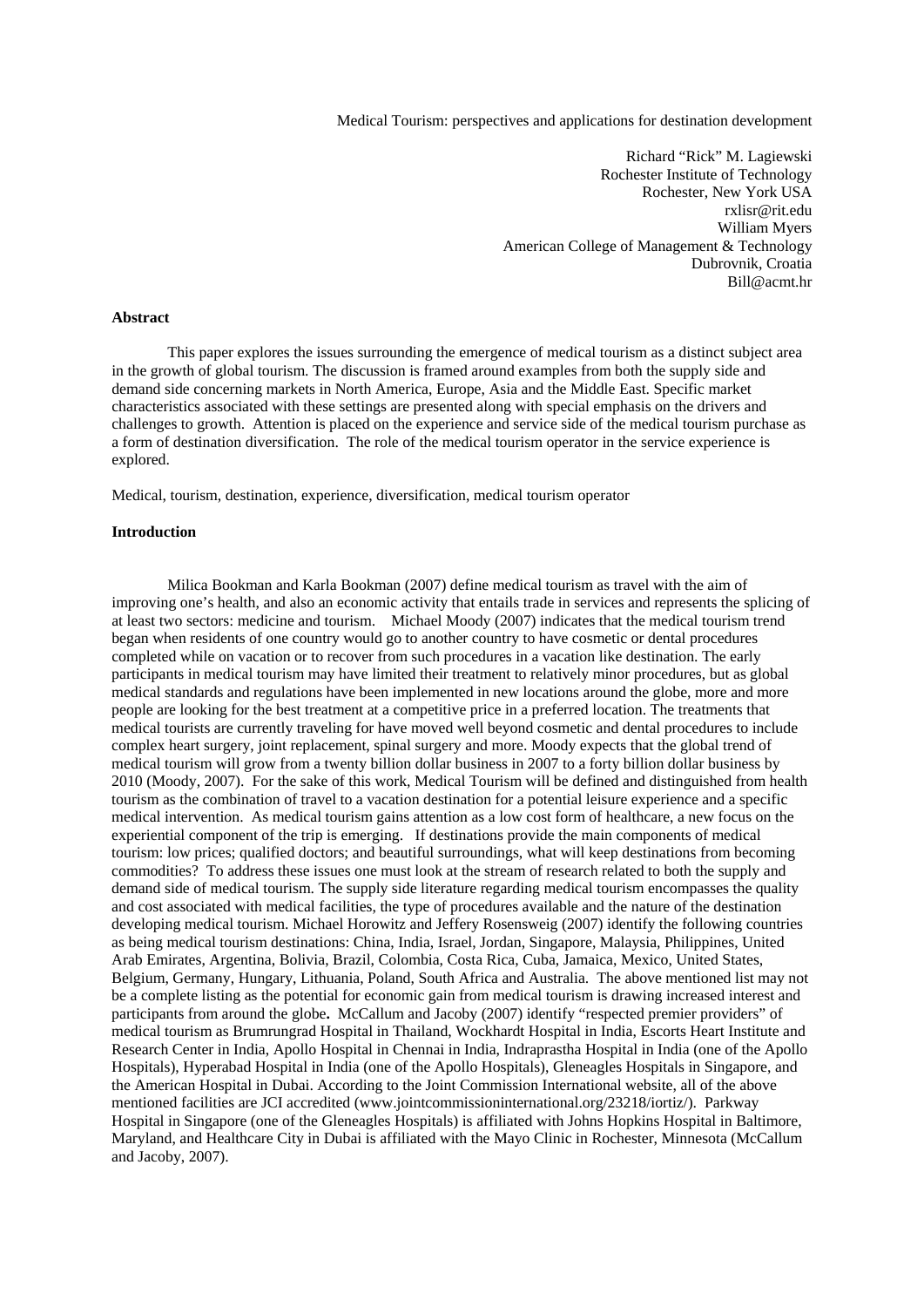According to Apollo Hospitals in India's website, they claim to be the largest healthcare group in Asia with over seven thousand beds in thirty-eight hospitals. According to Connell (2006) the ability to convince tourists that the healthcare in these international destinations is of a safe quality is one of the major barriers to medical tourism. In order to combat this concern, international accrediting agencies are in the process of certifying the quality and safety of global healthcare delivery. Patients concerned with the quality of care and level of service of foreign healthcare providers are able to look to the international section of the United States Joint Commission on Accreditation of Healthcare Organization (JCAHO) and standards set forth by the International Organization for Standardization (ISO). The international branch of the JCAHO is referred to as the JCI (Joint Commission International). The JCI has accredited more than 150 healthcare facilities worldwide and continues the inspection and approval process (Moody, 2007). The ISO currently has and continues to develop international standards and measurement systems for healthcare providers with the input of standards bodies and regulatory agencies within its 157 member countries (Bookman and Bookman, 2007).

Table 1: Top 10 countries by number of medical facilities accredited by Joint Commission International (JCI), outside of North America:

|                            | JCI        |
|----------------------------|------------|
| Country                    | Accredited |
|                            | Facilities |
| 1) Turkey                  | 20         |
| 2) Kingdom of Saudi Arabia | 17         |
| 3) Singapore               | 13         |
| 3) Spain                   | 13         |
| 3) United Arab Emirates    | 13         |
| 4) Brazil                  | 12         |
| 5) Ireland                 | 10         |
| 6) Italy                   | 9          |
| 6) India                   | 9          |
| 7) Denmark                 | 7          |
| 8) Germany                 | 6          |
| China                      | 5          |
| Oatar                      | 5          |
| 10) Thailand               |            |

*(Compiled from www.jointcommissioninternational.org/23218/iortiz/)*

 Access is the factor that is driving the demand for this supply of healthcare facilities beyond growing certification of quality, lower costs, and the potential to combine leisure. Medical tourists travel to receive treatment not available in their country of residence. Cancer patients will often travel to receive alternative medical procedures or medical treatments that are not available (or even banned) in the United States (Brady, 2007). Medical tourists from Canada and Britain are often seeking to avoid long delays in treatment or waiting lists for treatment that the governmental healthcare systems in their countries have regulated (Horowitz and Rosensweig, 2007). Cosmetic surgeries are the most common procedures sought by medical tourists traveling outside of their country of residence for treatment. Cosmetic medical procedures are not usually covered by insurance or national healthcare programs, and therefore, cost-conscious consumers are seeking the best value for their money and are willing to travel to get it (Chordas, 2007). Some medical tourists seeking cosmetic medical procedures will travel for the additional privacy that having the procedure and recovery process completed in a remote destination provides them (Fried and Harris, 2007). In an article by Brent McCallum and Philip Jacoby (2007), the authors indicate that medical care provided outside the United States can reduce the cost of surgery 50 to 90 percent for the American consumer. Currently, medical tourists are traveling for highly technical surgical procedures (not just cosmetic). All of the following are known to be available to foreign patients at healthcare facilities in India, Thailand, and Singapore: angioplasty; gastric bypass; heart bypass; heart valve replacement; hip replacement; mastectomy; and spinal fusion (McCallum and Jacoby, 2007).

In summary, how tourists decide to engage in medical tourism experiences appears, based on the literature, to encompass five areas. These are first and foremost the awareness that there is an alternative healthcare facility to meet their needs that is both equal to their country of origin's standards and available at a lower cost. These appear to be the main factors affecting where visitors choose to go for medical tourism. Once that level of care has been identified, cost of the treatment and travel is of great importance. Motivated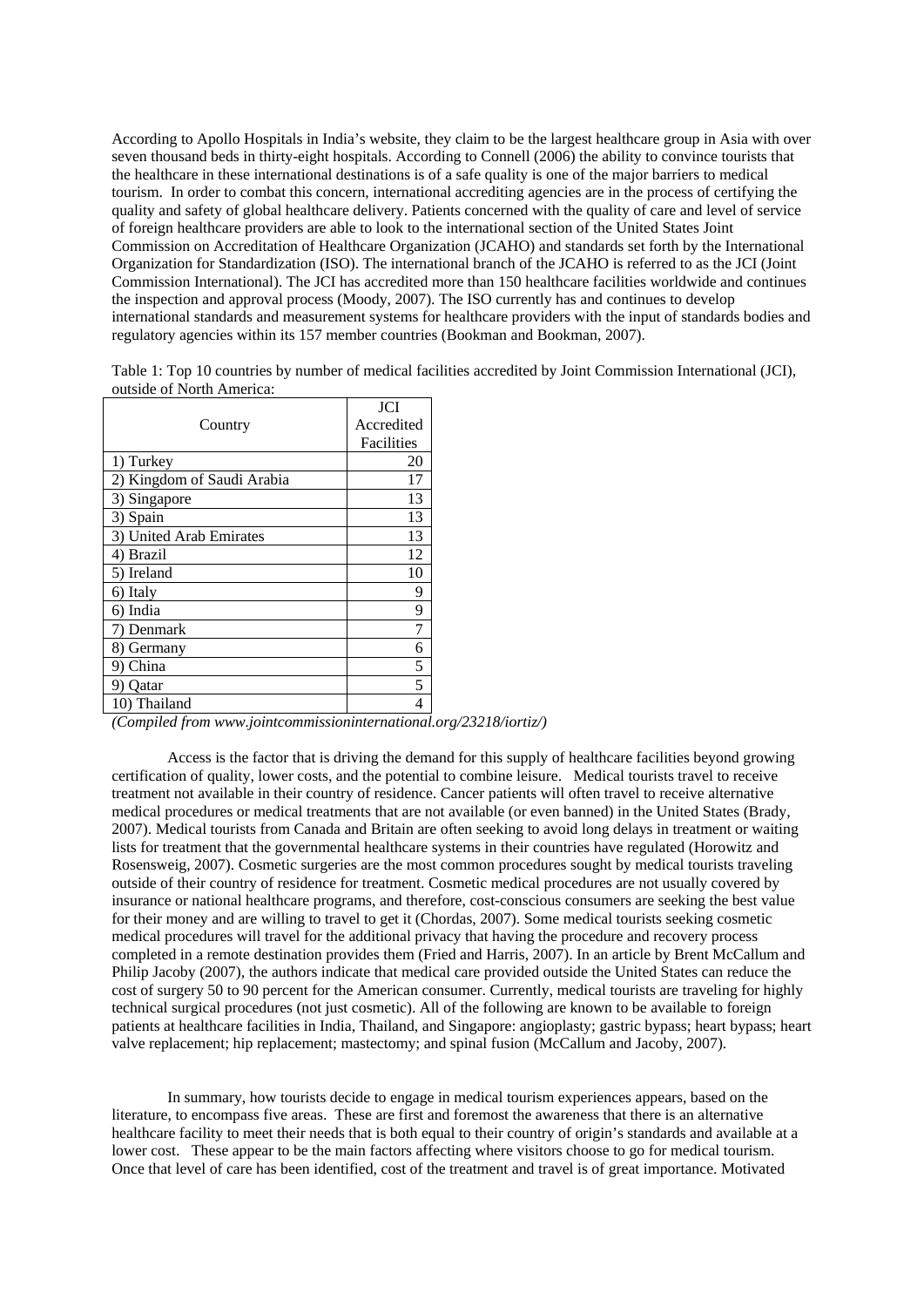medical tourists are seeking medical care that is not available to them either due to regulations prohibiting the treatment within their country of residence or because the waiting time to receive the needed or desired medical procedure is too great for them to endure. The privacy-motivated medical tourist may be seeking a remote destination for the purposes of providing the opportunity to have medical or cosmetic treatment away from people they know and in a resort-style destination that allows for vacation-like recovery in an exotic location. Lastly the nature of the country both from risk factors associated with it (such as safety, security and stability), along with the tourism attributes associated with the location play a role in the decision-making process.

A key component of the medical tourism experience surfacing from the research and this study is the services provided to the traveler by the medical travel companies, also called medical concierge services. These are the companies that help connect the demand for medical tourism with the supply side of medical tourism. Their role in the tourist experience is distinctive to the planning, stay, and post stages of the trip. While much of this research is in its early stages, it appears to be producing some recurring themes. In the planning stage tourists tend to look for a seamless experience and choose to use a company that offers an inclusive package with the highest level of credibility. Tourists appreciate the fact that they are given the opportunity to meet with the doctor, via a conference call, and that they are offered detailed information about their trip as the travel company has built a distinctive relationship with the doctor and hospital abroad. It is the onsite level of service that is most often mentioned. Travelers are often assigned a program manager by the medical tourism operator who does not accompany the medical tourist to the destination, but stays in close contact by telephone throughout their tour and follows up afterwards. The medical tourist is also assigned a "Destination Program Manager (DPM)". The medical tourist is met at the airport upon arrival in the foreign country and guided through the process with the help of this personal local agent who works as an interpreter, guide, and assists the medical tourist with staying in communication with loved ones in his/her country of residence (Chordas 2007, Smith and Forgione, 2007). Besides the intermediaries' service level, since the cost of labor is significantly lower in many of the destination countries for medical tourism, patients are often provided with a higher level of personal care from a larger staff of nurses than they would have in the U.S. or Great Britain (Fried and Harris, 2007). Once travelers return to their country of origin they are often serviced by the same person they built a relationship with at the medical tourism firm regarding their needs for follow-up visits, updating medical records, and any after-surgery care.

According to Dwyer and Kim (2003), for a destination to achieve competitive advantage it must ensure that its overall appeal and the experiences offered are superior to alternative destinations available to the visitor. The authors break the attributes into two resource groups that make a destination generally competitive: endowed resources and created resources. Endowed resources are the natural, heritage, and cultural attributes specific to that destination, while created resources are services associated with the tourist, such as accommodations, food and beverage establishments, and manmade attraction. Additionally, created resources include special events, entertainment and shopping. Supporting factors that distinguish these core resources and support their ends, according to Dwyer and Kim (2003), are the general infrastructure; quality of service; accessibility of the destination; hospitality of the host population; and market ties. Medical tourism or the healthcare facilities attracting visitors to a destination would fall under the area of created resources, according to their indicators of destination competitiveness.

 It would seem logical based on the literature that the country competing for visitors as a medical tourism destination would need three nodal components (Figure 1). Currently, the research supports the bottom two: the destination's connection to specialized medical tourism operators, and secondly, the medical facilities and services offered at the destination. While medical tourism operators can connect travelers to any location on the globe that meets the needs and wants of the market, and a destination over time can develop high quality medical facilities, what happens as commodification begins to occur in the medical facilities and services as they have in many traditional western destinations? The key may be that the real differentiator for a destination becomes the tourism component of the medical tourism experience. The primary research that follows focuses on understanding and exploring the current role that the core tourist attributes of a destination play in the medical tourism experience.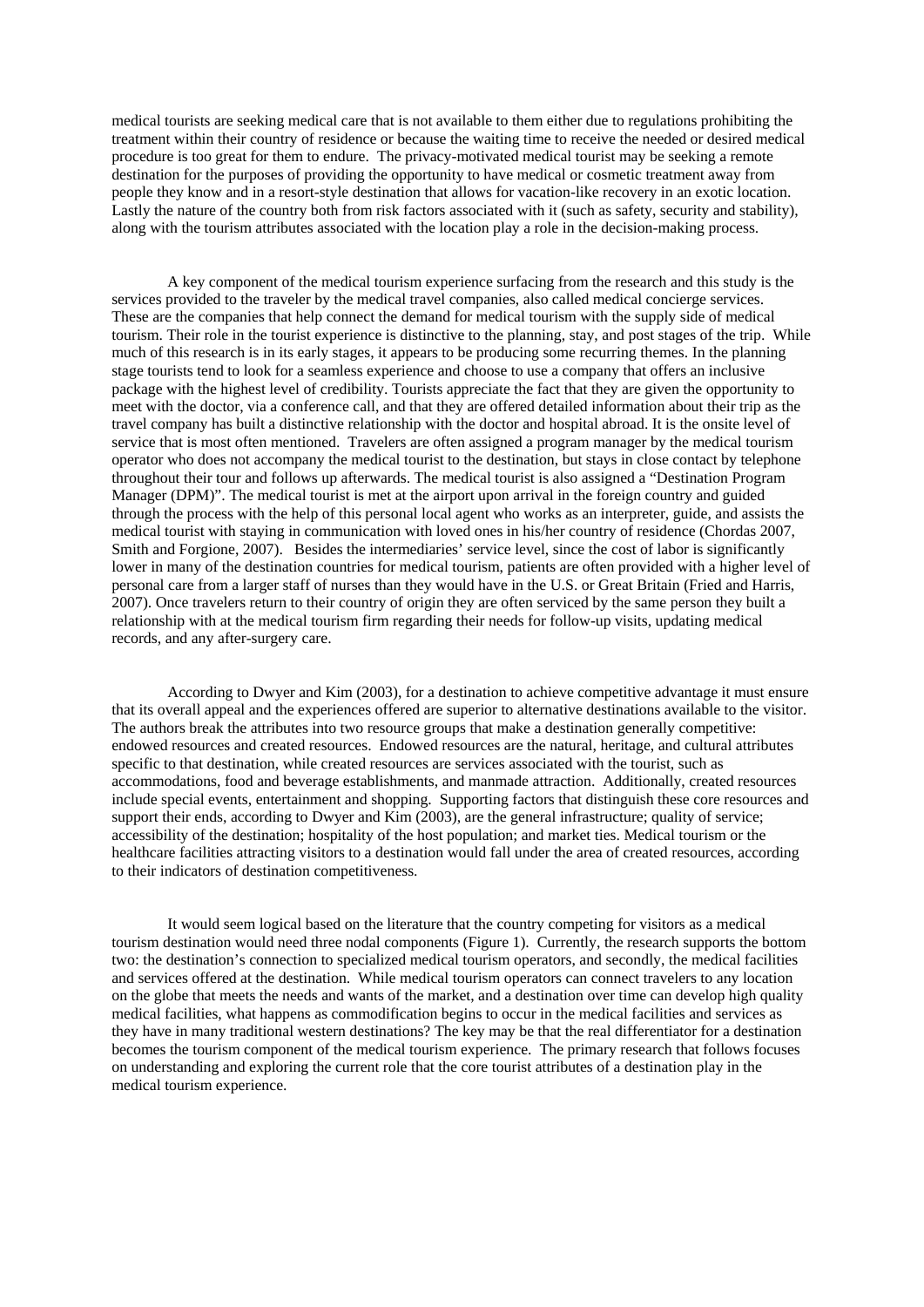

Figure 1: Competitive Medical Tourism Destination Model

Methodology and Findings

 The inability to identify a sample of medical tourists due to the proprietary nature of this information and the privacy surrounding patients in healthcare, a sample of medical travel intermediaries was identified. Through an extensive literature review, online search, and use of published lists, a sample of 48 companies was identified. These were primarily headquartered in the United States. These companies, often referred to as medical tourism operators or medical concierge services, provide the link between the traveler and the destination. A questionnaire was administered online using primarily open ended questions and one question consisting of a five-point Likert scale. This resulted in a response from 12 of the 48 medical tourism operators; a response rate of 25%. Three questions were used to profile the respondents: where they primarily booked medical travel to, what type of medical procedure they most commonly planned for their clients, and the number of years they had been planning and selling medical tourism. India was the most commonly identified destination they booked travel to, followed by Brazil and Mexico. Additionally, two respondents identified South Africa for cosmetic surgery and Latvia also for cosmetic and dentistry. The average number of years the sample had been arranging medical tourism trips was 3.45 years which would be consistent with the newness of this form of tourism. Over half of the respondents replied that cosmetic surgeries and dental work were their mostly commonly booked procedures. The next most cited procedure was orthopedics, such as hip and knee replacements. Lastly, one respondent identified cardiac surgeries and in vitro fertilization. Since the literature overwhelmingly supported that cost savings and quality of healthcare were the major variables associated with the medical tourism experience as a whole, the respondents were asked not to consider these factors when answering each question. Even so, medical cost savings and the quality of medical services were still identified in half the cases when asked, what do travelers look for when choosing a medical tourism destination? However, one respondent wrote that getting off the waiting list for a procedure was also referred to. After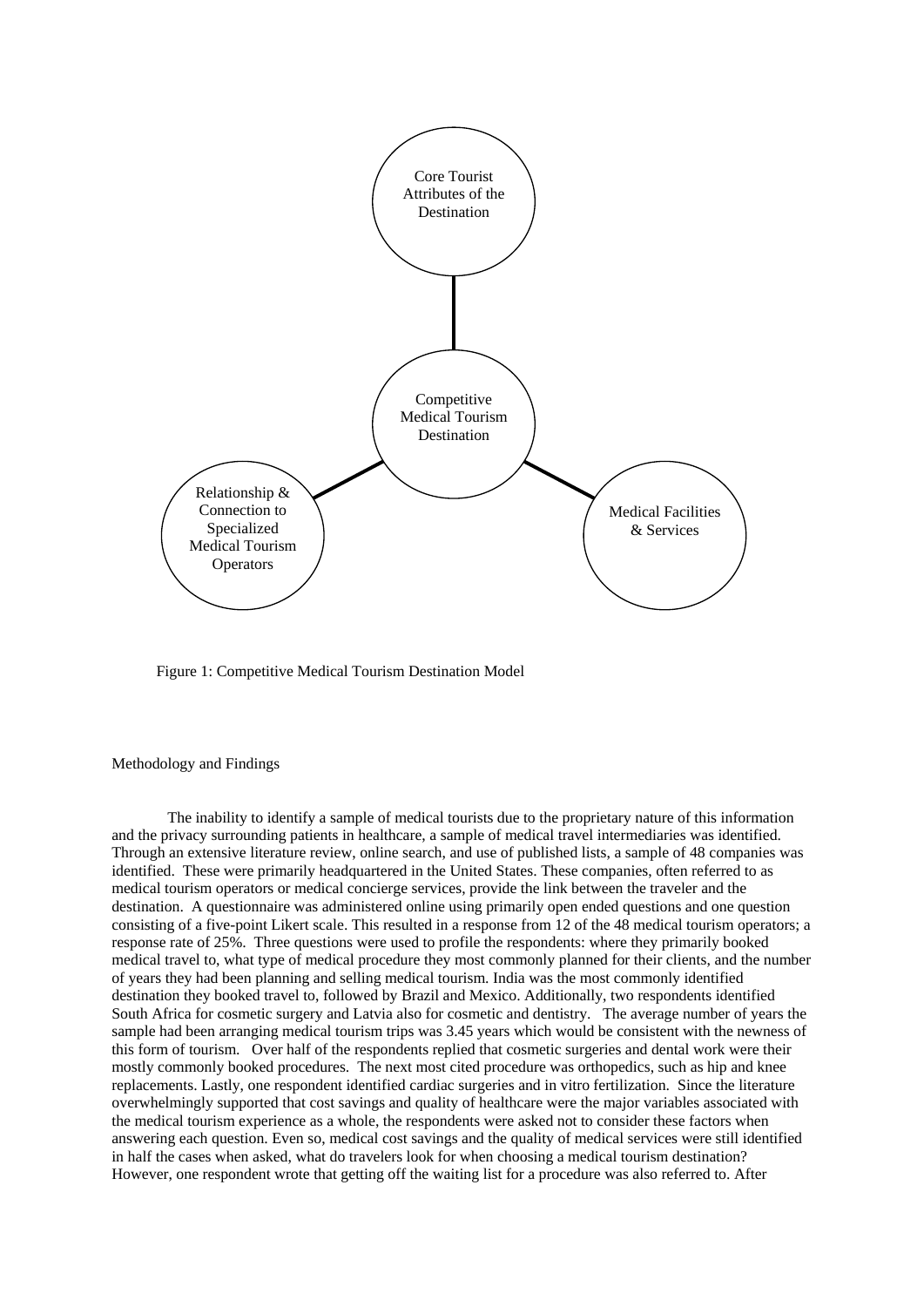quality and cost of healthcare, no real dominant characteristic emerged other than in two cases where the safety of the destination was mentioned. Interestingly, in two cases, respondents said that the reputation of the medical tourism facilitator (i.e. the medical tourism operator) was what travelers looked for when choosing a destination for medical tourism.

 The next set of questions reflected their opinions of what would drive growth in the medical tourism field and also what challenges were present. The main driver of growth for medical tourism was not only the continued cost advantage it provided, but also the growing value for the money spent on foreign medical service. The respondents felt that as global health standards in healthcare continued to rise, the opportunity to receive even better health service for less will drive growth. The greatest challenge to the future of medical tourism is the issue of liability and its potential impact on cost. Connected to this theme, respondents also alluded to negative public relations associated with either sensationalized coverage of medical tourism problems or the word-of-mouth spread by travelers who made poor treatment choices. In addition to the cost and quality of their healthcare facilities, respondents were asked how they thought destinations were differentiating themselves. While a few mentioned the destination's characteristics, such as climate, infrastructure, and political climate, most felt it was mainly still the cost and quality of the destination's medical tourism facilities. In two cases respondents felt destinations were and should begin to capitalize on specialization. For example, destinations like Brazil would be known as the medical tourism destination of choice for plastic surgery, India for orthopedics, Mexico for dental, and so on.

To address the experiential component of actual destination stay, aside from the medical treatment, medical tourism operators were asked what positive and negative experiences were most mentioned by travelers. The positive experiences concentrated into two groups. The first being the concierge services they receive onsite by the medical tourism operator and its affiliated support. This included services such as being picked up and being guided and supported throughout their stay in a friendly and professional manner while in country. The other positive experience identified also related to friendliness, but from the residents and people the visitors encountered at the destination. Negative experiences were less concentrated on a single issue. Negative aspects of the destination experience ranged from the exposure to third world pollution, poverty, and noise, to the long travel time to the destination, and the unexpected climate once they arrived. Respondents were asked, using a five-point Likert scale, to identify how important non-medical characteristics were in the decision making process when travelers were choosing a destination. This list of destination characteristics was based on the work of (Dwyer and Kim, 2003) regarding the natural and created resources that help indicate destination competitiveness. These include the following destination variables: Destination's Favorable Climate; Natural Beauty of the Destination; Cultural Attractions; Quality of Available Accommodations; Quality of Food and Beverage Offerings; Range of Recreational Activities: Shopping, Nightlife, Special Events & Festivals; Security and Safety; Reputation of employees working in that destination; Distance and travel time to destination; Ease of entry to country (visa / passport); and Friendliness of residents toward international visitors. Four indicators were identified as very important. These were accommodations, security and safety, distance/travel time, and friendliness of the local population. Ease of entry into the country was identified as important. The only other variables identified as having some small level of influence on destination choice were the quality of food, reputation of the country, and recreational activities available. These however were not very strongly identified by the sample.

## **Conclusion**

 It is very clear that what makes a medical tourism destination competitive is still grounded in low-cost, high-quality healthcare services. When one removes these variables and attempts to look at features and experiences related to the destination, what seems to emerge is an emphasis on logistical issues and supplier services. The traditional leisure resources associated with visiting a tourist destination, such as cultural attractions; scenic beauty; shopping; nightlife; festivals; and so on, do not play much of a role in the medical tourism experience. On the other hand, logistical issues related to travel to and within the destination do. Additionally, the accommodations are a very important part of the in-country experience. From an intangible service experience perspective, what do emerge are three components or interactions that impact the visitor's trip. These are the prearranged, individualized services provided to them on the ground when they arrive and supported by the tourism medical operator. Coupled with this is the caring attitude and friendliness of those not only guiding the visitor though the process, but those providing the medical care as well as the local population they encounter on their trip. The quality of the medical tourist's experience appears to be heavily dependent on